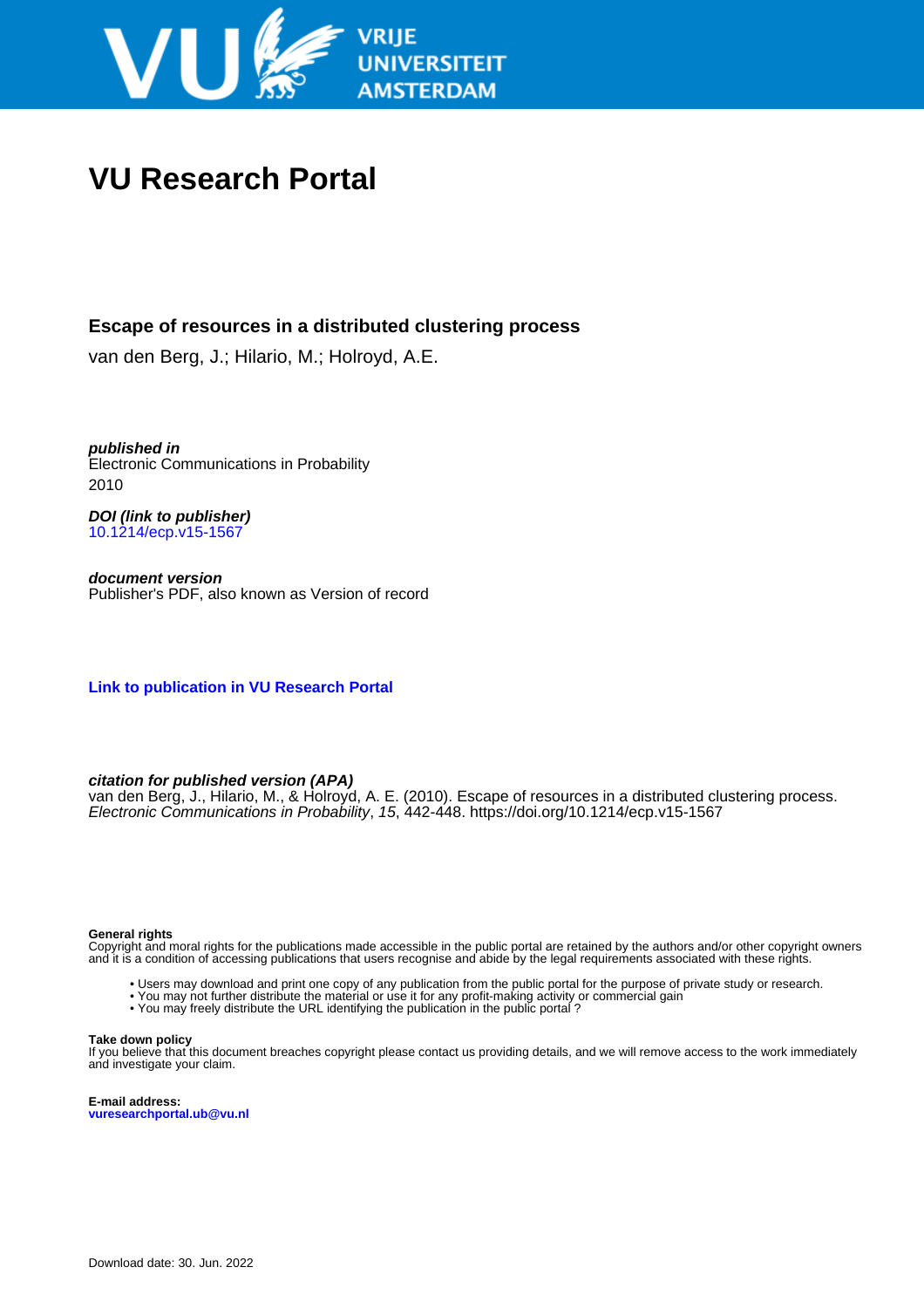### **ESCAPE OF RESOURCES IN DISTRIBUTED CLUSTERING PROCESSES**

J. VAN DEN BERG, M. R. HILÁRIO, AND ALEXANDER E. HOLROYD

Abstract. In a distributed clustering algorithm introduced by Coffman, Courtois, Gilbert and Piret [1], each vertex of  $\mathbb{Z}^d$  receives an initial amount of a resource, and, at each iteration, transfers all of its resource to the neighboring vertex which currently holds the maximum amount of resource. In [4] it was shown that, if the distribution of the initial quantities of resource is invariant under lattice translations, then the flow of resource at each vertex eventually stops almost surely, thus solving a problem posed in [2]. In this article we prove the existence of translation-invariant initial distributions for which resources nevertheless escape to infinity, in the sense that the the final amount of resource at a given vertex is strictly smaller in expectation than the initial amount. This answers a question posed in [4].

#### 1. INTRODUCTION

1.1. **Definitions and statement of the main result.** Consider, for  $d \geq 1$ , the *d*-dimensional integer lattice. This is the graph with vertex set  $\mathbb{Z}^d$ , and edge set comprising all pairs of vertices  $(x, y)$  (=  $(y, x)$ ) with  $|x - y| = 1$ . Here  $|\cdot|$  denotes the 1-norm. We use the notation  $\mathbb{Z}^d$  for this graph as well as for its vertex set. It will be clear from the context which of the two is meant.

The following model for '*distributed clustering*' was introduced by Coffman, Courtois, Gilbert and Piret [1]. To each vertex *x* of the lattice  $\mathbb{Z}^d$ , we assign a random nonnegative number  $C_0(x) \in [0, \infty]$  which we regard as the initial amount of a 'resource' placed at *x* at time 0. (The family  $(C_0(x); x \in \mathbb{Z}^d)$  is not necessarily assumed independent). Then we define a discrete-time evolution in which, at each step, each vertex transfers its resource to the 'richest' neighbouring vertex.

More precisely, the evolution is defined recursively as follows. Suppose that, at time *n*, the *amount of resource* at each vertex *x* is  $C_n(x)$ . Let  $N(x) = \{y \in \mathbb{Z}^d : |x - y| \leq 1\}$  be the *neighbourhood* of *x* (note that it includes *x* itself) and define  $M_n(x)$ 

*Key words and phrases.* clustering proces, random spanning tree.

*Date*: 23 July 2010.

<sup>2000</sup> *Mathematics Subject Classification.* 60K35, 68M14.

Funded in part by CNPq grants 140532/2007-2 (MRH) and NSERC (AEH).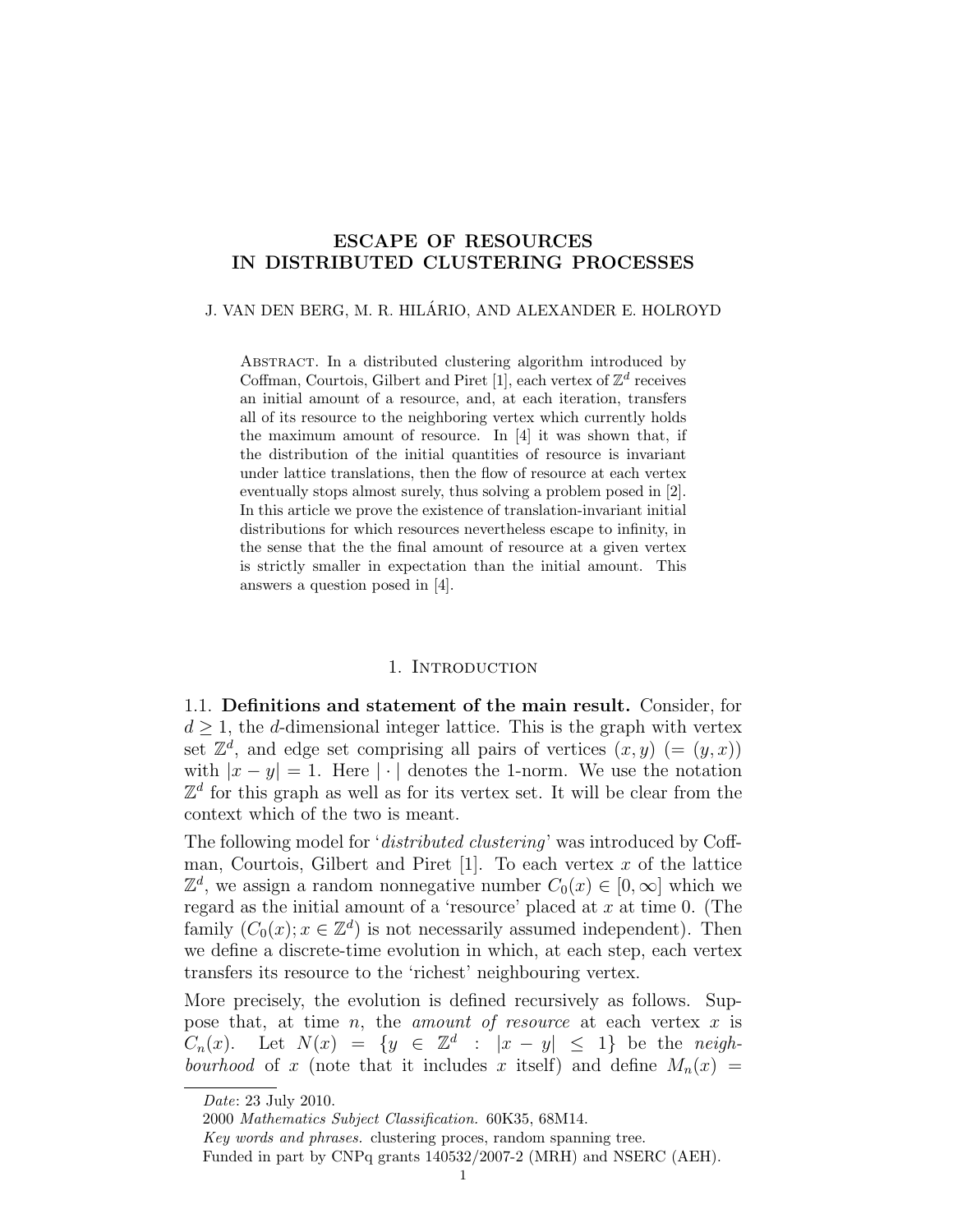$\{y \in N(x) : C_n(y) = \max_{z \in N(x)} C_n(z)\}.$  Now let  $v_n(x)$  be a vertex chosen uniformly at random in  $M_n(x)$ , independently for each x, and take:

$$
a_n(x) = \begin{cases} x, & \text{if } C_n(x) = 0\\ v_n(x), & \text{if } C_n(x) > 0. \end{cases}
$$

Finally, define

$$
C_{n+1}(x) := \sum_{y \,:\, a_n(y)=x} C_n(y).
$$

For a fixed vertex x, the random variable  $C_0(x)$  will be called the *initial amount of resource* at *x*, and the family  $(C_0(x); x \in \mathbb{Z}^d)$  will be called the *initial configuration*. Analogously,  $(C_n(x); x \in \mathbb{Z}^d)$  will be called the *configuration at time n*. Note that  $a_n(x)$  is the vertex to which the resources located at *x* at time *n* (if any) will be transferred during the  $(n + 1)$ -th step of the evolution. We say that there is a *tie* in x at time *n* if  $C_n(x) > 0$  and the cardinality of  $M_n(x)$  is strictly greater than one. In case this occurs,  $a_n(x)$  is chosen uniformly at random among the vertices around  $x$  that maximize  $C_n$ . Note that, apart from those possible tie breaks, all the randomness is contained in the initial configuration. As soon as a vertex has zero resource, its resource remains zero forever. Also note that, when two or more vertices transfer their resources to the same vertex, these resources are added up. Thus this algorithm models a clustering process in the lattice starting from a disordered initial configuration.

For a fixed vertex *x*, we use the notation  $C_{\infty}(x)$  for  $\lim_{n\to\infty} C_n(x)$  in case this limit exists. We write E for expectation with respect to the underlying probability measure.

Our main result is the following theorem. The proof is given in Section 3.

**Theorem 1.** Let  $d \geq 2$ . There exists a translation-invariant distri*bution for the initial configuration*  $(C_0(x); x \in \mathbb{Z}^d)$  such that, for each  $x \in \mathbb{Z}^d$ ,

$$
\mathbb{E}\left[C_{\infty}(x)\right] < \mathbb{E}\left[C_0(x)\right].\tag{1}
$$

1.2. **Background and motivation.** Here is some more terminology. If, for all sufficiently large *n*, we have that  $a_n(x) = x$  and  $a_n(y) \neq x$  for all neighbours *y* of *x*, then we say that the flow at *x terminates* after finitely many steps. In that case, the limit  $C_{\infty}(x)$  is attained after finitely many iterations and will be called the *final amount of resource at x*. If for all sufficiently large *n* we have  $a_{n+1}(x) = a_n(x)$ , then we say that *x* eventually transfers its resource to the same fixed vertex.

The following stability questions for this process (formulated here similarly as in [4]) have been investigated in the literature: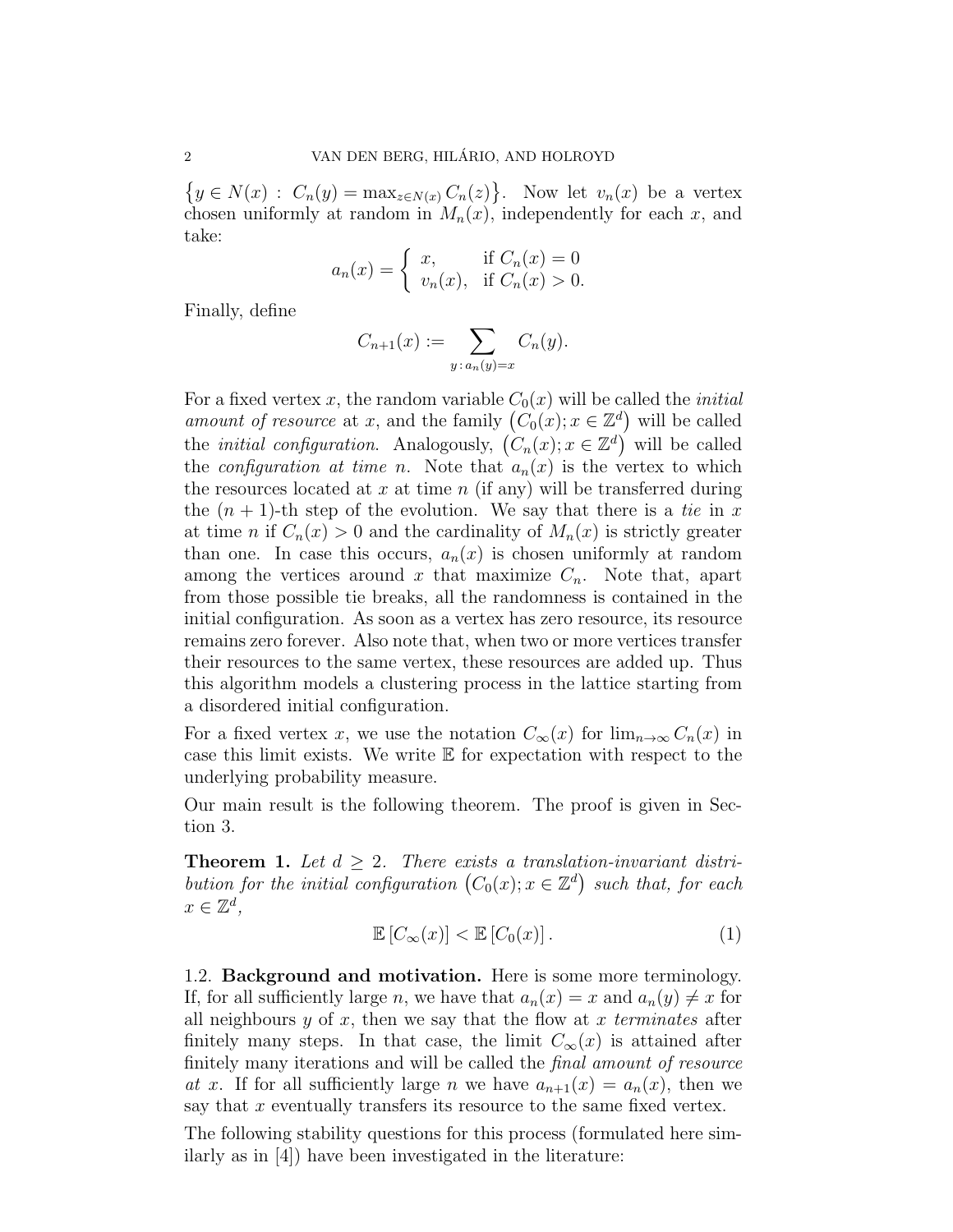*Question* 1*.* Does each vertex eventually transfer its resource to the same fixed vertex almost surely?

*Question* 2*.* Does the flow at each vertex terminate after finitely many steps almost surely?

*Question* 3*.* If the answer to the previous question is affirmative, is the expected final amount of resource of a vertex equal to the expected initial amount?

Of course the answers to the above questions may depend on the assumptions made about the distribution of the initial configuration. Note that if the answer to Question 2 is affirmative, then so is the answer to Question 1. In that case, answering Question 3 is equivalent to answering the question whether the resource quantity that started on a given vertex will eventually stop moving almost surely. So, informally, Question 2 is related to fixation while Question 3 is related to conservation.

Van den Berg and Meester [2] considered the case *d* = 2 and i.i.d. initial resource quantities. Using translation-invariance and symmetries of the system they proved that the answer to Question 1 is positive in the case that the initial quantities of resource have a continuous distribution. They also showed that, if the resources are integer valued, then Question 2 has a positive answer as well.

Later, van den Berg and Ermakov [3] considered again i.i.d. continuously distributed initial quantities of resource on the two-dimensional lattice. Using a percolation approach, they were able to relate Questions 2 and 3 to a finite (but large) computation. By using Monte Carlo simulation, they obtained overwhelming evidence that the answer to these questions is positive for this case.

In [4] it was proved that, for every dimension and every translationinvariant distribution of the initial configuration, the answer to Question 2 is positive. However, Question 3 was left open. Our Theorem 1 says that, for some initial distributions in this class, the answer to that question is negative.

The conclusion of Theorem 1 is false for  $d = 1$ . To see that, suppose that the probability that the resource starting at the origin does not stop after finitely many steps is positive. Then, by translation invariance, there is, with positive probability, a positive density of vertices for which the initial resource will not stop after finite time. This implies that, with positive probability, there are infinitely many steps at which resource enters or leaves the origin, contradicting the fixation result of [4] mentioned in the previous paragraph. This argument can be generalized for example to any graph of the form  $\mathbb{Z}\times G$ , where *G* is a finite vertex-transitive graph. (For such graphs translation-invariance is replaced with automorphism-invariance).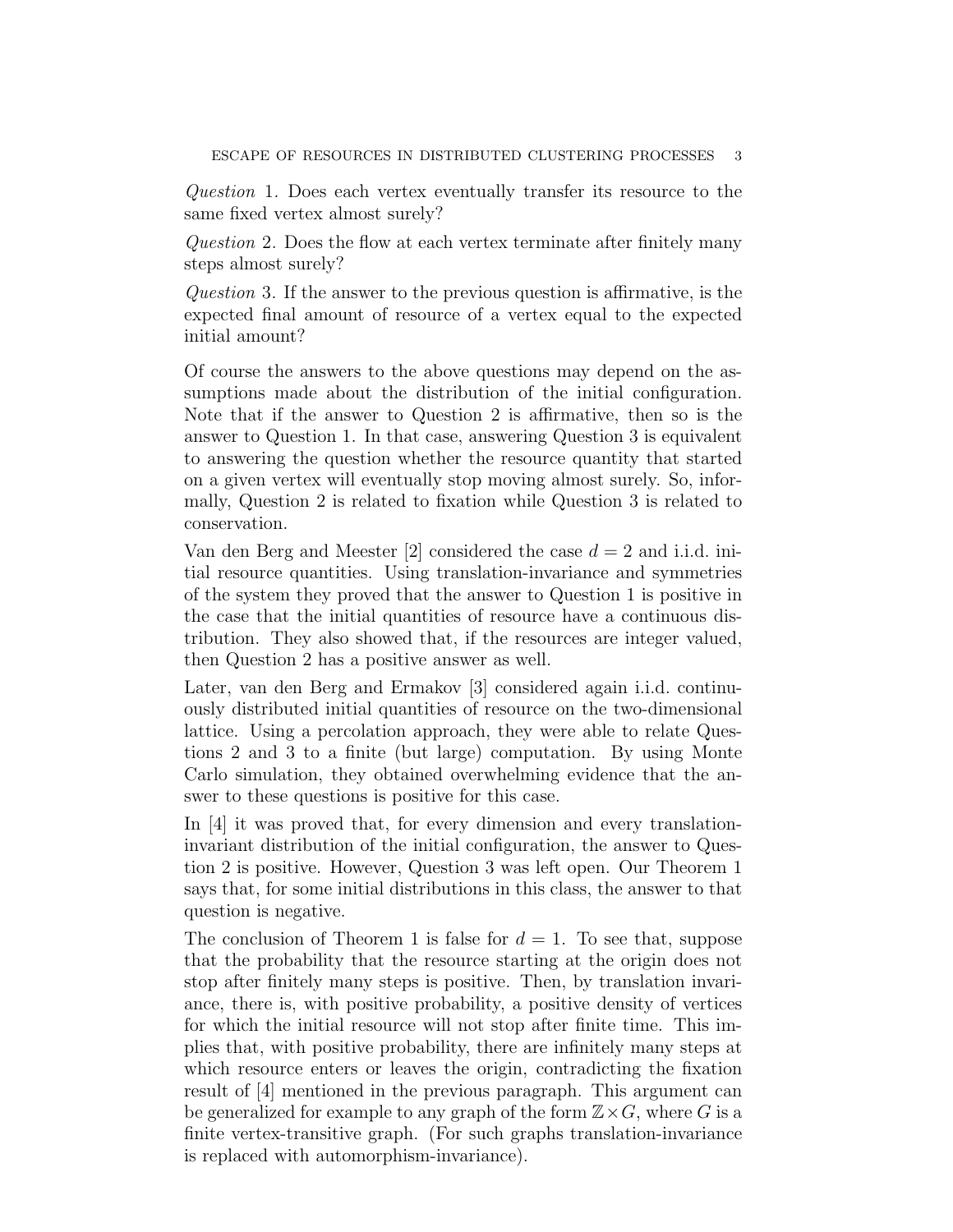In order to prove Theorem 1, we will construct a random collection (forest) of one-ended trees, which is embedded in  $\mathbb{Z}^d$ , in a translationinvariant way, and then assign resource quantities to the vertices in such a way that, during the evolution, each resource follows the unique infinite self-avoiding path to infinity in the forest. In Section 2 we present a short discussion about the existence of certain random forests on  $\mathbb{Z}^d$ . In Section 3, Theorem 1 is proved. In Section 4 we present some concluding remarks and open questions.

# 2. TRANSLATION-INVARIANT FORESTS ON  $\mathbb{Z}^d$

Let *G* be an infinite graph. A *forest* of *G* is a subgraph of *G* that has no cycles. A *tree* is a connected forest. A subgraph *spans G* if it contains every vertex of *G*. A *spanning forest* (respectively *tree*) on *G* is a subgraph of *G* that is a forest (respectively a tree) and that spans *G*. The *leaves* of a forest *T* are the vertices of *T* that only have one neighbor in the forest. The *number of ends* of a tree is the number of distinct self-avoiding infinite paths starting from a given vertex. A tree is said to be *one-ended* if it has one end.

We choose the *d*-dimensional integer lattice as the underlying graph. For this choice, the literature provides several constructions of random spanning forests with translation-invariant distributions, for example, the uniform spanning tree [5], and the minimal spanning tree [6]. To be explicit, we briefly discuss one construction, based on the two-dimensional minimal spanning tree.

Let *E* be the set of edges of the lattice  $\mathbb{Z}^2$ , and let  $\{U_e; e \in E\}$  be a family of independent random variables distributed uniformly in the interval [0*,* 1]. For each cycle of the lattice, delete the edge having the maximum *U*-value on the cycle. The resulting random graph is called *(free) minimal spanning forest* and is known to be almost surely a oneended tree which is invariant and ergodic under lattice translations (see [7]).

For  $d > 2$ , we can use the two-dimensional minimal spanning forest to construct a random forest in  $\mathbb{Z}^d$  of which the distribution is invariant under lattice translations, and of which every component is one-ended. We regard  $\mathbb{Z}^d$  as  $\mathbb{Z}^2 \times \mathbb{Z}^{d-2}$  and in each '*layer*'  $\mathbb{Z}^2 \times \{z\}$  (where *z* runs over  $\mathbb{Z}^{d-2}$ ) we embed an independent copy of the two-dimensional minimal spanning tree  $T_z$ . The resulting subgraph of  $\mathbb{Z}^d$  is a translationinvariant random spanning forest with one-ended components. This gives the following lemma.

**Lemma 2.** For each  $d \geq 2$  there exists a translation-invariant random *spanning forest on* Z *d , of which each connected component is one-ended almost surely.*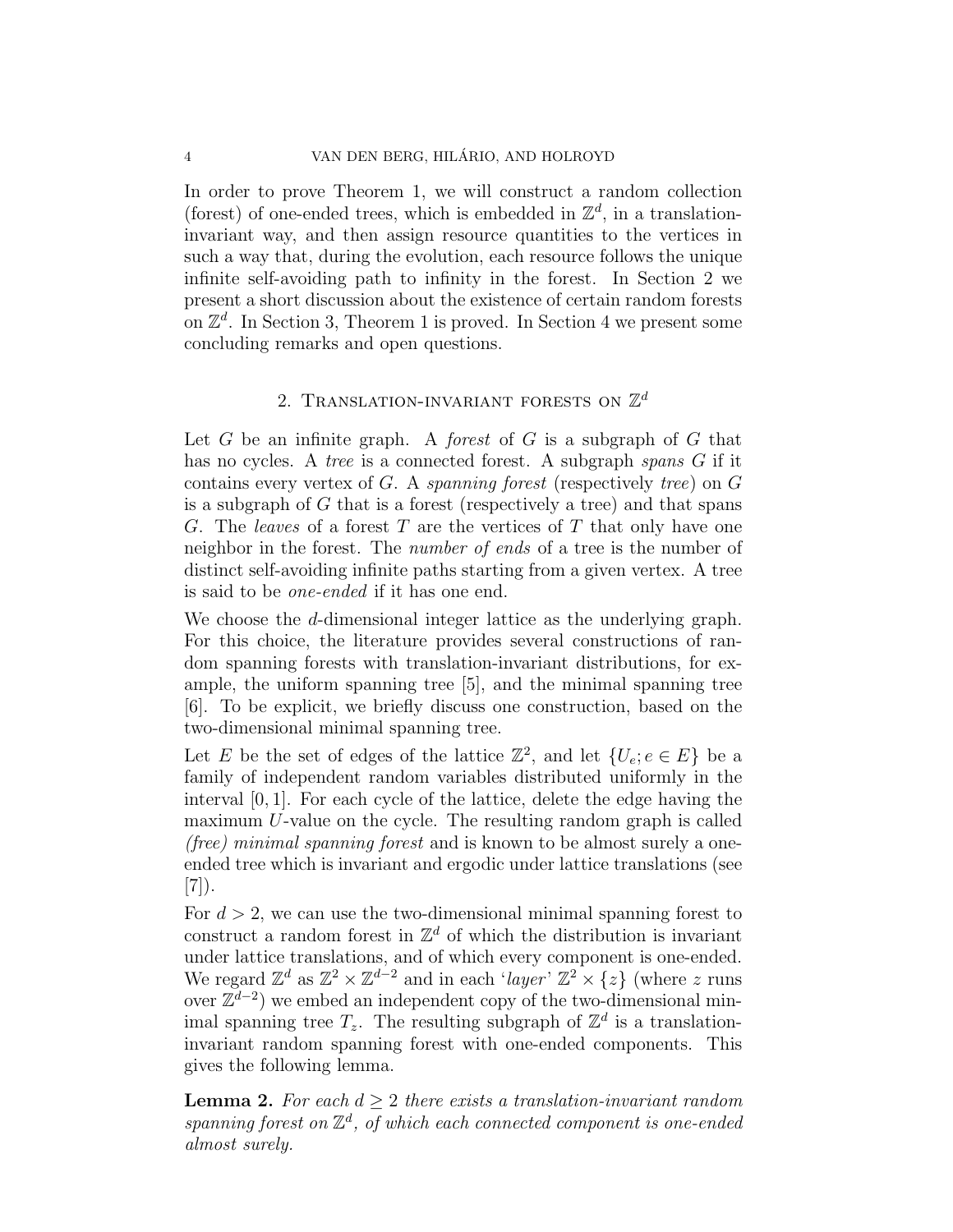**Corollary 3.** *For each d ≥* 2 *there exists a translation-invariant random forest T on* Z *d , for which the following two properties hold almost surely.*

*(i) Every connected component of T is one-ended.*

(*ii*) Every edge of  $\mathbb{Z}^2$  of which both endpoints are in  $T$  is an edge of  $T$ .

*Proof.* Let *H* be a spanning forest as in Lemma 2 and write *F* for the set of its edges, and  $V$  for the set of its vertices. Let  $H$  be the forest with vertex set  $\{2x : x \in V\} \cup \{x + y : (x, y) \in F\}$  and edge set  $E = \{(2x, x + y) : (x, y) \in F\}$ . Informally, *H* corresponds to the forest which is obtained when *H* is scaled up by a factor 2. Thus to each edge  $(x, y)$  of *H*, there correspond two edges,  $(2x, x + y)$  and  $(x + y, 2y)$ , in *H*. Note that *H* is a random forest which is invariant under translations of  $2\mathbb{Z}^d$ , and which has the property that every pair *x*, *y* of its vertices satisfying  $|x - y| = 1$  is connected by an edge of *H*. To restore invariance under *all* translations of  $\mathbb{Z}^d$ , let W be a uniformly random element of the discrete cube  $\{0,1\}^d$ , independent of  $H$ , and set  $T = \widetilde{H} + W$ .

#### 3. Proof of main result

In this section we fix  $d \geq 2$ . We will prove Theorem 1 by giving an explicit construction of an initial configuration  $(C_0(x), x \in \mathbb{Z}^d)$  whose distribution is translation-invariant and for which (1) holds.

Let *T* be a random forest on  $\mathbb{Z}^d$  as given by Corollary 3. For vertices *x* and *y* of *T* we write  $x \sim y$  if  $(x, y)$  is an edge of *T*. We define a (random) partial order  $\leq$  on  $\mathbb{Z}^d$  by setting  $y \leq x$  if and only if *x* and *y* are vertices of *T* and *x* belongs to the unique infinite self-avoiding path in *T* starting at *y*. If  $y \leq x$  we say that *x* is an *ancestor* of *y* and that *y* is a *descendant* of *x*. If  $y \leq x$  and  $x \sim y$  we say that *x* is a *parent* of *y*. Note that every vertex of *T* has a unique parent. Moreover, for every vertex *x* of *T*, exactly one vertex in  $\{y : y \sim x\}$  is the parent of *x*, and the others are descendents of *x*.

We now define, for each  $x \in \mathbb{Z}^d$ , the initial quantity of resource at x by:

$$
C_0(x) = \begin{cases} \sum_{y \in \mathbb{Z}^d} \mathbf{1}[y \le x], & \text{if } x \in T \\ 0, & \text{otherwise.} \end{cases}
$$
 (2)

Note that, if  $x \in T$ , then  $C_0(x)$  is the number of descendants of x. Since every connected component of *T* is one-ended, it follows from the definitions that this number is finite. Also note that, since the distribution of  $T$  is invariant under the translations of  $\mathbb{Z}^d$ , so is that of the family  $(C_0(x); x \in \mathbb{Z}^d)$ .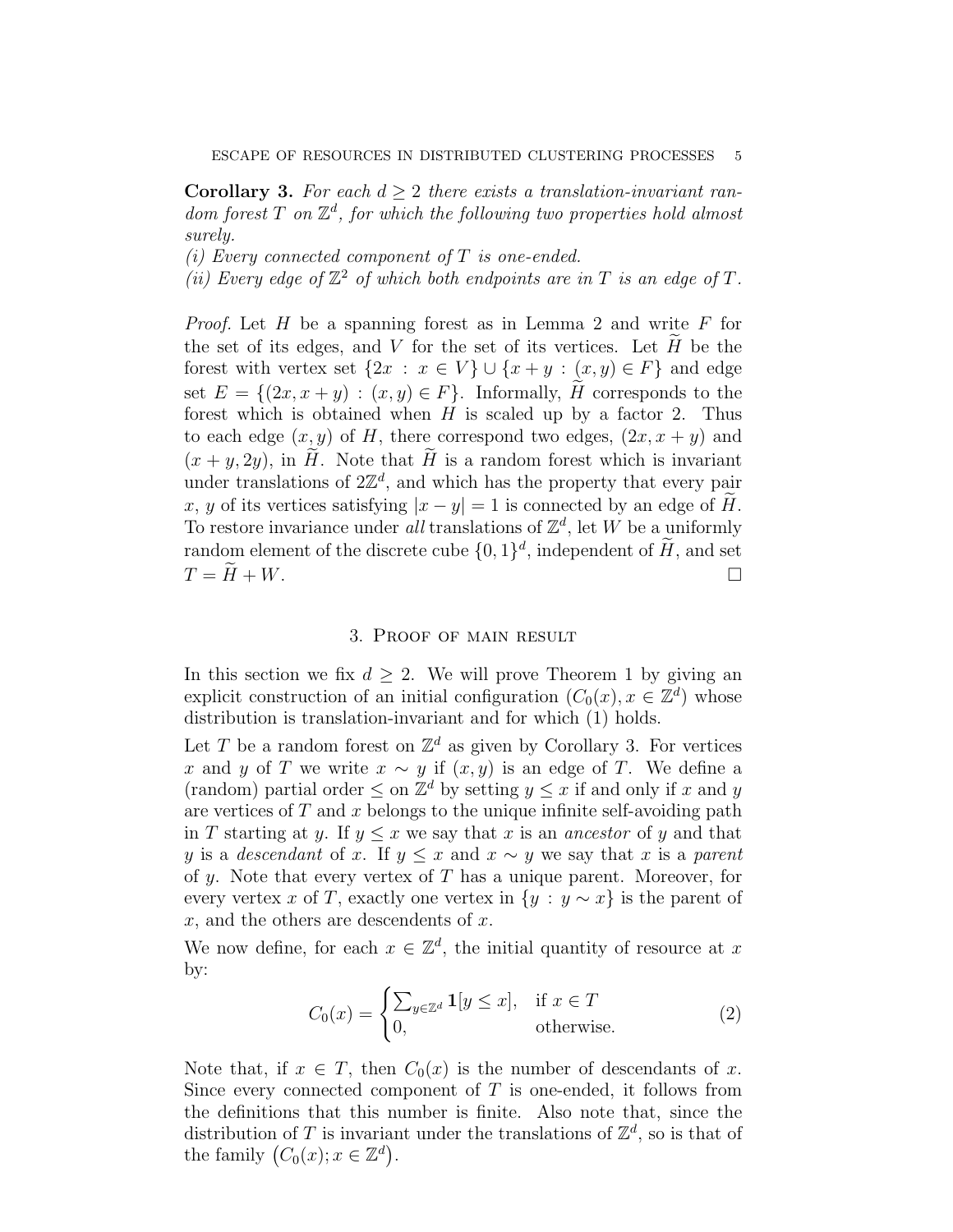We now define a nested ('decreasing') sequence of forests that will be shown to describe the dynamics of resources when  $C_0(x)$  is given by (2). For a forest *S*, let  $\phi(S)$  denote the forest obtained from *S* by deleting all its leaves. Let  $T_0 = T$  and, for  $n = 1, 2, \ldots$ , define inductively  $T_n = \phi(T_{n-1}).$ 

The following observation follows easily from the definitions.

**Observation 4.** *Let y be a vertex of T, let x be the parent of y, and let*  $n \geq 0$ *. Then x is in*  $T_{n+1}$  *if and only if y is in*  $T_n$ *.* 

**Lemma 5.** For every vertex  $x$  in  $T$ , there is a finite index  $n_0$  (depend*ing on x)* such that, for all  $n \geq n_0$ , *x* does not belong to  $T_n$ .

*Proof.* By Observation 4,  $n_0(x)$  is at most 1 plus the number of descendents of x. As we mentioned before, this number is finite.  $\Box$ 

**Lemma 6.** Suppose that, for all  $x$ ,  $C_0(x)$  is given by (2). Then for all *n ≥* 0*,*

$$
C_n(x) \begin{cases} \n> \sum_{y:y \sim x, y \le x} C_n(y), & \text{if } x \in T_n; \\
= 0, & \text{if } x \notin T_n. \n\end{cases} \n\tag{3}
$$

*Proof.* We use induction on *n*. To verify (3) for  $n = 0$  we note that, if x belongs to  $T_0(=T)$  then, by  $(2)$ ,

$$
\sum_{\substack{y:y\sim x,\\y\leq x}}C_0(y)=\sum_{\substack{y:y\sim x,\\y\leq x}}\sum_{z\in\mathbb{Z}^d}\mathbf{1}[z\leq y]=\sum_{z\in\mathbb{Z}^d\backslash\{x\}}\mathbf{1}[z\leq x]=C_0(x)-1.
$$

Now, suppose that (3) holds for a given *n*. Since *T* was taken as in Corollary 3, two vertices of  $T_n$  which are adjacent in  $\mathbb{Z}^d$  must be linked by an edge of  $T_n$ . By this and (3) it follows that, for each vertex  $z$  of *T<sub>n</sub>*,  $a_n(z)$  is the parent of *z*. Therefore, and because  $C_n \equiv 0$  outside *Tn*, we have

$$
C_{n+1}(x) = 0 \qquad \text{if } x \notin T_{n+1}; \qquad (4)
$$

$$
C_{n+1}(x) = \sum_{y:y \sim x, y \le x} C_n(y) \qquad \text{if } x \in T_{n+1}.
$$
 (5)

By applying (5), (3) and Observation 4 (and noting that (5) also holds for  $x \in T_n \setminus T_{n+1}$ , since then both sides of (5) are equal to 0), we get, for  $x \in T_{n+1}$ ,

$$
C_{n+1}(x) = \sum_{\substack{y:y \sim x, \\ y \le x}} C_n(y) > \sum_{\substack{y:y \sim x, \\ y \le x}} \sum_{\substack{z:z \sim y, \\ z \le y}} C_n(z) = \sum_{\substack{y:y \sim x, \\ y \le x}} C_{n+1}(y). \tag{6}
$$

Now (4) and (6) complete the induction step, and the proof of Lemma  $6.$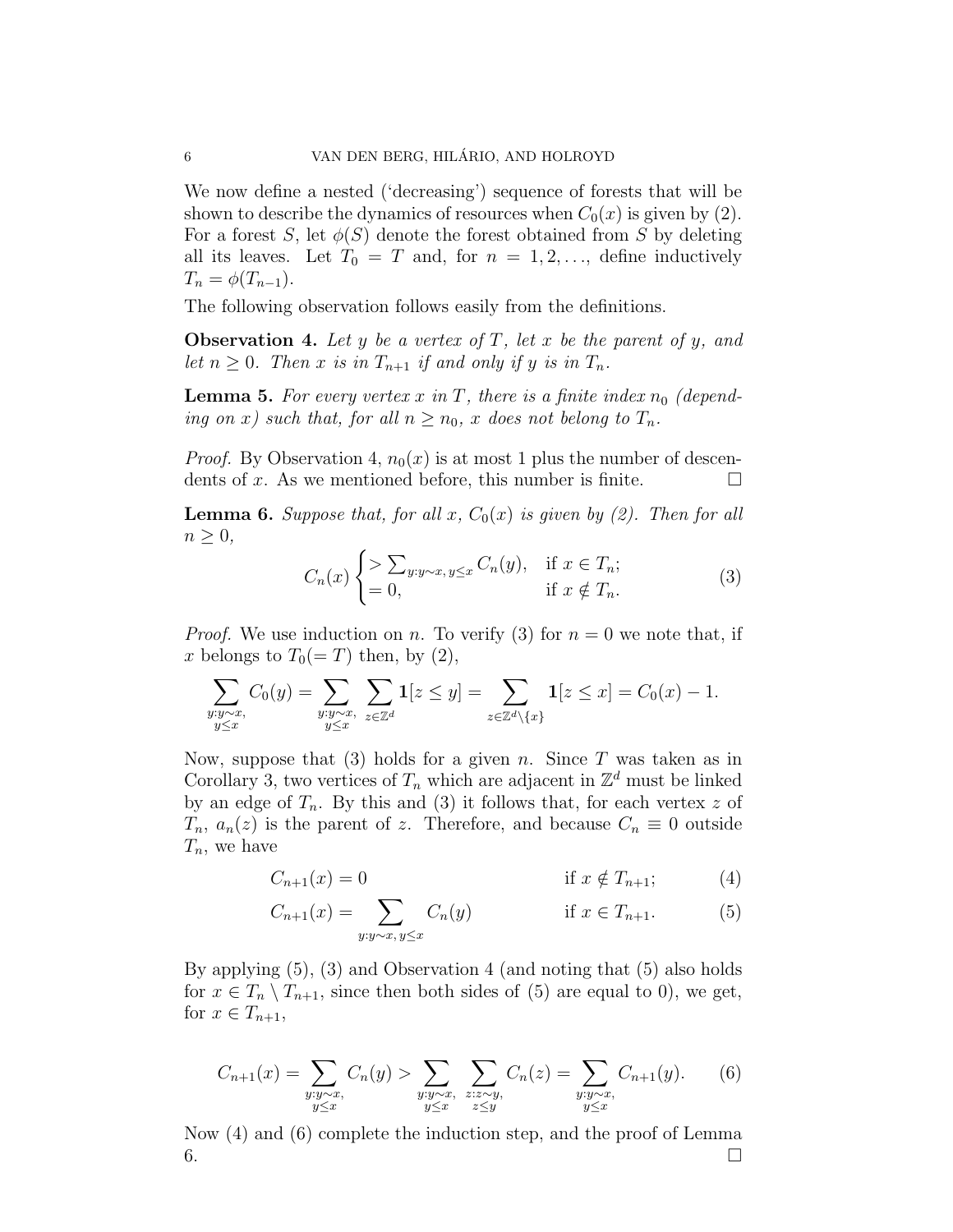*Proof of Theorem 1.* Let the initial configuration be defined as in (2). Let  $x \in \mathbb{Z}^d$ . By Lemma 6 and Lemma 5, we have that almost surely  $C_n(x) = 0$  for all sufficiently large *n*. Hence  $C_\infty(x) = 0$  almost surely. On the other hand, it is clear that  $C_0(x) > 0$  with positive probability, and hence  $\mathbb{E}|C_0(x)| > 0$ .

#### 4. Concluding remarks and open problems

At the end of the proof of Theorem 1 we mentioned the obvious fact that  $\mathbb{E}[C_0(x)] > 0$  for every *x*. It turns out that this expectation is even *∞*. Indeed, we have

$$
\mathbb{E}[C_0(x)] = \sum_{y \in \mathbb{Z}^2} \mathbb{P}[y \le x] = \sum_{y \in \mathbb{Z}^2} \mathbb{P}[x + y \le x]
$$
  
= 
$$
\sum_{y \in \mathbb{Z}^2} \mathbb{P}[x \le x - y] = \sum_{y \in \mathbb{Z}^2} \mathbb{P}[x \le y] = \infty,
$$

where the second and forth equality follow by relabeling, the third equality follows by translation-invariance and the last inequality follows from the fact that *x* has infinitely many ancestors almost surely.

We have not been able to construct an example where resources escape to infinity but the initial amount of resource at a given vertex has finite expectation. It is an interesting question whether such examples exist.

In particular, in our construction, the initial configuration was chosen in such a way that, almost surely, the induced dynamics takes place in a forest with one-ended components, embedded in  $\mathbb{Z}^d$  and, at each step, the resources are transferred from every vertex with non-zero resource to its parent. It is not clear if for every initial configuration with these properties the expectation of the initial amount of resource of a vertex is infinite. We state these considerations more formally by the following two questions.

*Question* 4*.* Suppose that  $(C_0(x); x \in \mathbb{Z}^d)$  has a translation-invariant distribution and is positive exactly on the vertices of a forest with oneended components. Furthermore, suppose that during the *n*-th step of the evolution, every vertex for which  $C_{n-1}(x) > 0$  transfers its resource to its parent. Is it the case that  $\mathbb{E}[C_0(x)] = \infty$ ?

*Question* 5*.* Does there exist a translation-invariant distribution for the initial configuration for which  $\mathbb{E}[C_{\infty}(x)] < \mathbb{E}[C_0(x)] < \infty$ ?

A negative answer to Question 4 would yield a positive answer to Question 5.

**Acknowledgments** Marcelo Hilário thanks CWI (Amsterdam), Eurandom (Eindhoven) and Microsoft Research (Redmond) for their hospitality. The authors thank Leonardo T. Rolla, Scott Sheffield and Vladas Sidoravicius for important comments and suggestions.